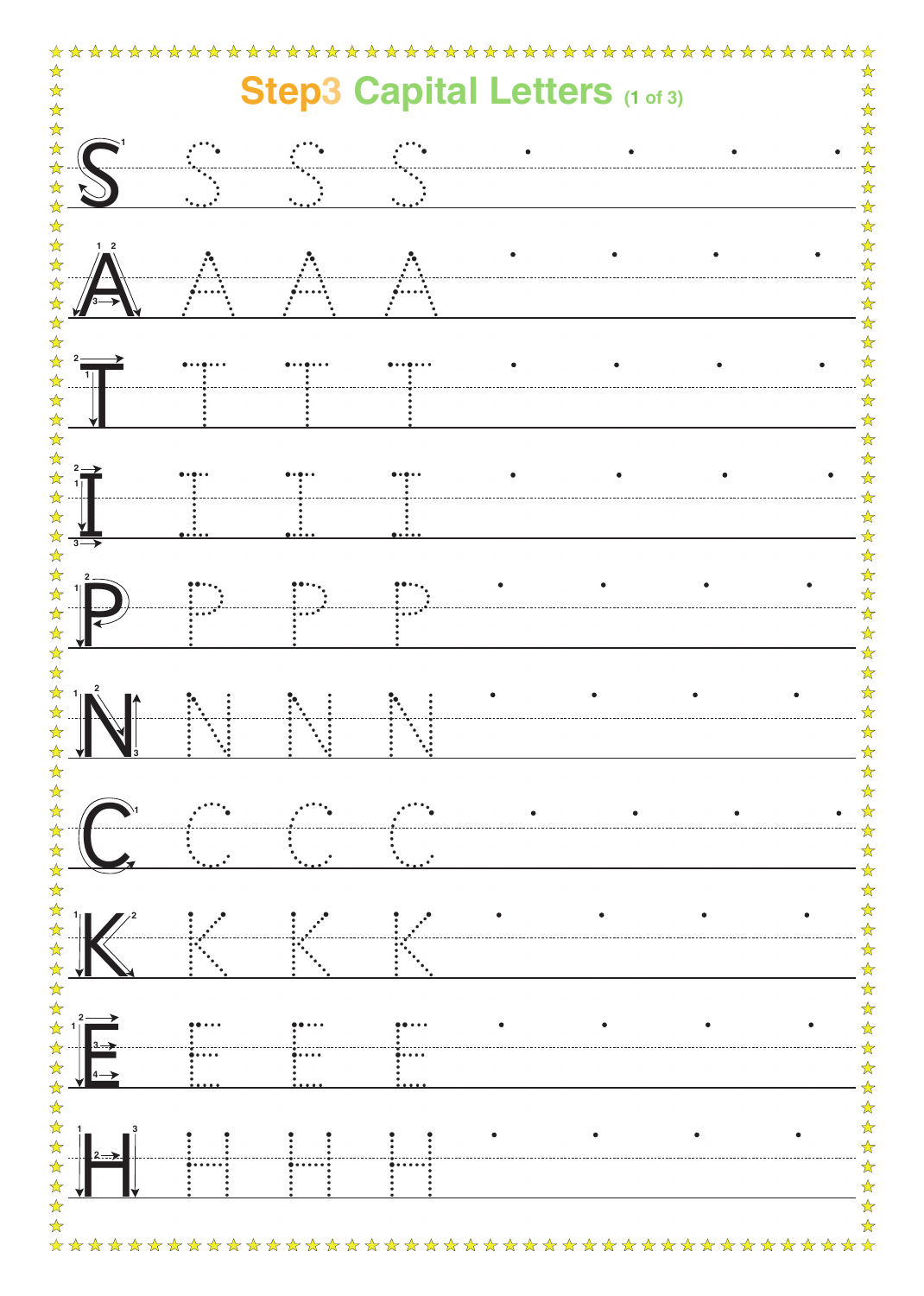| <b>Step3 Capital Letters (2 of 3)</b> |  |  |  |  |  |  |  |  |  |  |
|---------------------------------------|--|--|--|--|--|--|--|--|--|--|
|                                       |  |  |  |  |  |  |  |  |  |  |
|                                       |  |  |  |  |  |  |  |  |  |  |
|                                       |  |  |  |  |  |  |  |  |  |  |
|                                       |  |  |  |  |  |  |  |  |  |  |
|                                       |  |  |  |  |  |  |  |  |  |  |
| $\overline{1}$                        |  |  |  |  |  |  |  |  |  |  |
| $\mathbf{1}$<br>$\overline{2}$<br>⋗   |  |  |  |  |  |  |  |  |  |  |
| 2                                     |  |  |  |  |  |  |  |  |  |  |
| 2                                     |  |  |  |  |  |  |  |  |  |  |